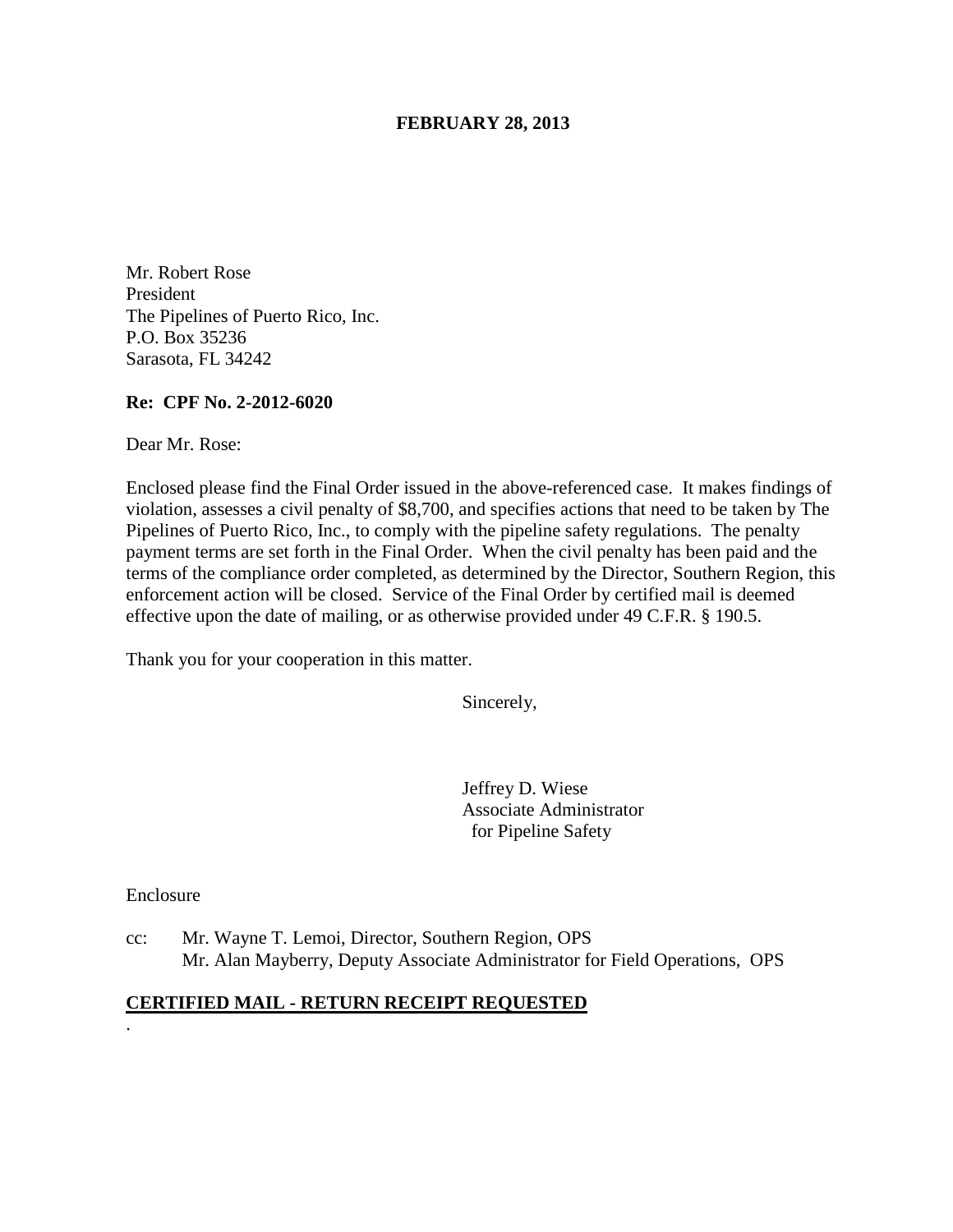# **U.S. DEPARTMENT OF TRANSPORTATION PIPELINE AND HAZARDOUS MATERIALS SAFETY ADMINISTRATION OFFICE OF PIPELINE SAFETY WASHINGTON, D.C. 20590**

**In the Matter of )** 

The Pipelines of Puerto Rico, Inc.,  $\qquad \qquad$  CPF No. 2-2012-6020

**\_\_\_\_\_\_\_\_\_\_\_\_\_\_\_\_\_\_\_\_\_\_\_\_\_\_\_\_\_\_\_\_\_\_\_\_ )** 

 **)** 

 **)** 

**\_\_\_\_\_\_\_\_\_\_\_\_\_\_\_\_\_\_\_\_\_\_\_\_\_\_\_\_\_\_\_\_\_\_\_\_)** 

**Respondent. )** 

# **FINAL ORDER**

On June 11-12, 2012, pursuant to 49 U.S.C. § 60117, a representative of the Pipeline and Hazardous Materials Safety Administration (PHMSA), Office of Pipeline Safety (OPS), conducted an on-site pipeline safety inspection of the written Public Awareness Plan (PAP) of The Pipelines of Puerto Rico, Inc. (PLPR or Respondent), in San Juan, Puerto Rico.<sup>1</sup> PLPR operates a 9.5-mile jet fuel pipeline from the Cataño Pump Station in Guaynabo to the Luis Muñoz Marin International Airport in Carolina, Puerto Rico.

As a result of the inspection, the Director, Southern Region, OPS (Director), issued to Respondent, by letter dated October 17, 2012, a Notice of Probable Violation, Proposed Civil Penalty, and Proposed Compliance Order (Notice), which also included a warning pursuant to 49 C.F.R. § 190.205. In accordance with 49 C.F.R. § 190.207, the Notice proposed finding that PLPR had violated 49 C.F.R. § 195.440(a) and proposed assessing a civil penalty of \$8,700 for the alleged violation. The Notice also proposed ordering Respondent to take certain measures to correct an alleged violation of § 195.440 (g). The warning item required no further action, but warned the operator to correct the probable violation or face possible enforcement action.

Respondent failed to respond within 30 days of receipt of service of the Notice. Under 49 C.F.R. § 190.209(c), such failure to respond constitutes a waiver of PLPR's right to contest the allegations in the Notice and authorizes the Associate Administrator, without further notice, to find facts as alleged in the Notice and to issue this Final Order under § 190.213. In this case, the Notice was mailed to Respondent by certified mail (USPS Article No. 7007 2680 0001 1340 6788) on October 17, 2012, and was received by Respondent on October 20, 2012, as shown by

<sup>&</sup>lt;sup>1</sup> According to Articles of Merger filed with the Secretary of State of the State of Florida, Tampa Pipeline Limited Partnership merged with Tampa Pipeline Corporation on or around September 30, 2001. Tampa Pipeline Corporation and its related companies operate pipelines providing jet fuel to various airports: St. Louis Pipeline Corporation (St. Louis Pipeline); Illinois Petroleum Supply Corporation (Illinois Petroleum Supply); Illinois Pipeline Corporation (Illinois Pipeline); Idaho Pipeline Corporation (Idaho Pipeline); Tampa Airport Corporation (Tampa Airport Pipeline); San Antonio Pipeline Corporation (San Antonio Pipeline); and Pipelines of Puerto Rico, Inc. (San Juan Pipeline). http://www.sunbiz.org/corioff html (last accessed 1/26/2012)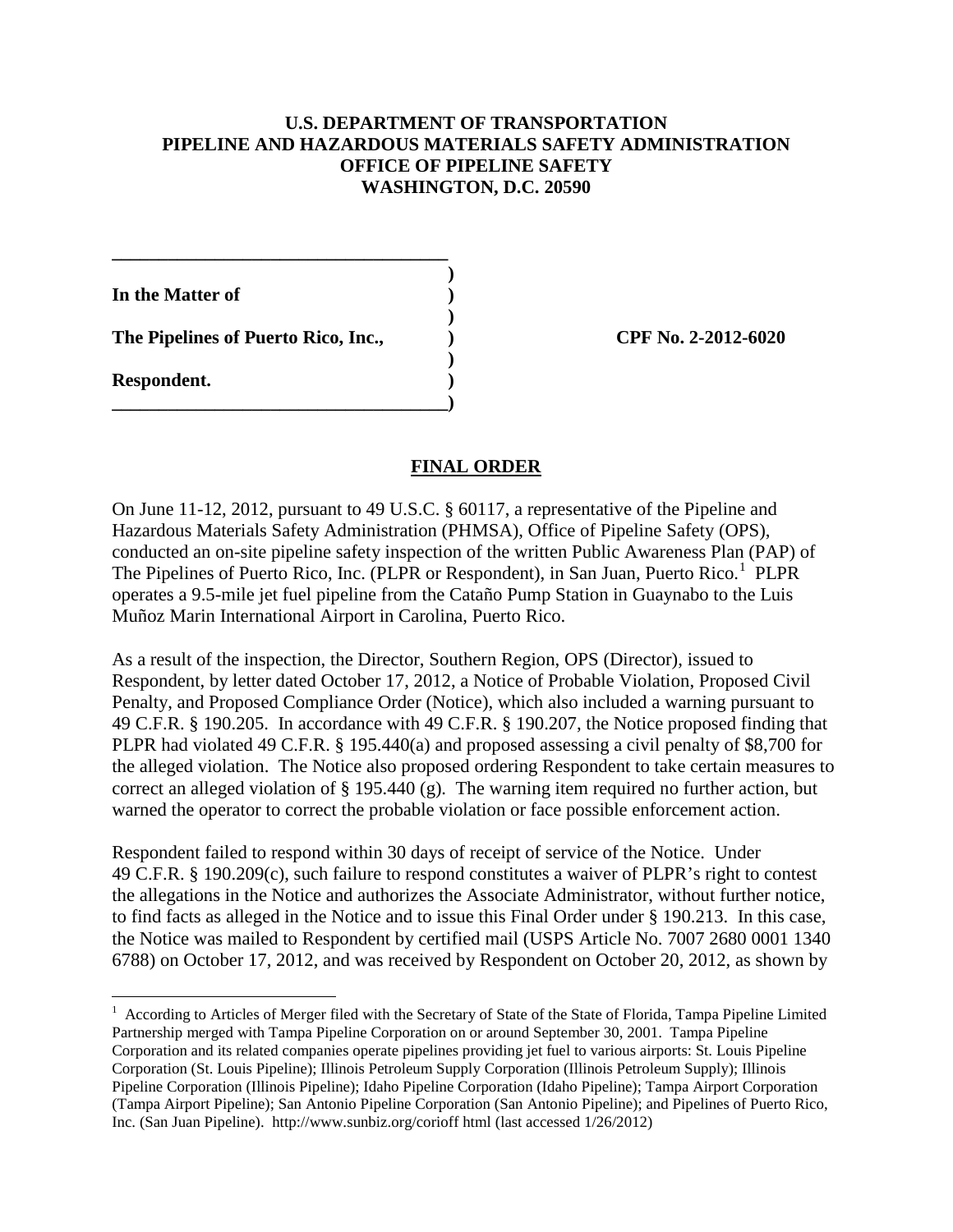the return receipt on file with PHMSA.

To date, Respondent has never acknowledged nor responded to the Notice. Under such circumstances, I find it reasonable and appropriate to enter this Final Order without further proceedings. $2$ 

### **FINDINGS OF VIOLATION**

The company did not respond to the allegations in the Notice that it violated 49 C.F.R. Part 195, as follows:

**Item 2:** The Notice alleged that Respondent violated 49 C.F.R. § 195.440(a), which states:

#### **§ 195.440 – Public awareness.**

(a) Each pipeline operator must develop and implement a written continuing public education program that follows the guidance provided in the American Petroleum Institute's (API) Recommended Practice (RP) 1162 (incorporated by reference, *see*  § 195.

The Notice alleged that Respondent violated 49 C.F.R. § 195.440(a) by failing to implement a written continuing public education program that followed the guidance provided in Section 8.4 and Table 8-1 of API RP 1162. Specifically, the Notice alleged that PLPR had not assessed the effectiveness of its PAP every four years, in accordance with its written program and API RP 1162. To demonstrate completion of its effectiveness review, during the inspection, Respondent provided PHMSA with a document entitled *Conformation of PLPR Management Joint Public*  Awareness Program review and Support.<sup>3</sup> PHMSA found the document to be a memo, which states, in relevant part:

"Conformation of PLPR Management Joint Public Awareness Program review and Support

On 5/13/2010 a joint [Luis Rodriguez and myself] review of PLPR Public Awareness Program. PLPR's Public Awareness Plan, Public Awareness Method of Communication and Notification letters discussed.

Concur with plans to proceed with providing appropriate stakeholder audiences communications with hand delivery of printed materials and

<sup>&</sup>lt;sup>2</sup> The Pipelines of Puerto Rico, Inc., is a sister company of several other pipelines owned or controlled by Mr. Robert Rose. *E.g., In the Matter of Tampa Pipeline Corporation,* Final Order (CPF No. 2-2008-6002] (April 26, 2010), 2010 WL 6531627, (D.O.T.), August 27, 2010; *See also, In the Matter of Tampa Bay Pipeline Corporation,*  Final Order (CPF No. 2-2005-6012 (Dec. 1, 2006), 2008 WL 902910 (D.O.T.), March 31, 2008. PHMSA final orders are generally accessible on the agency's website, *available at* http://primis.phmsa.dot.gov/comm/reports/enforce/Actions.

<sup>&</sup>lt;sup>3</sup> Pipeline Safety Violation Report (Violation Report) (Oct. 23, 2012) (on file with PHMSA), Exhibit A.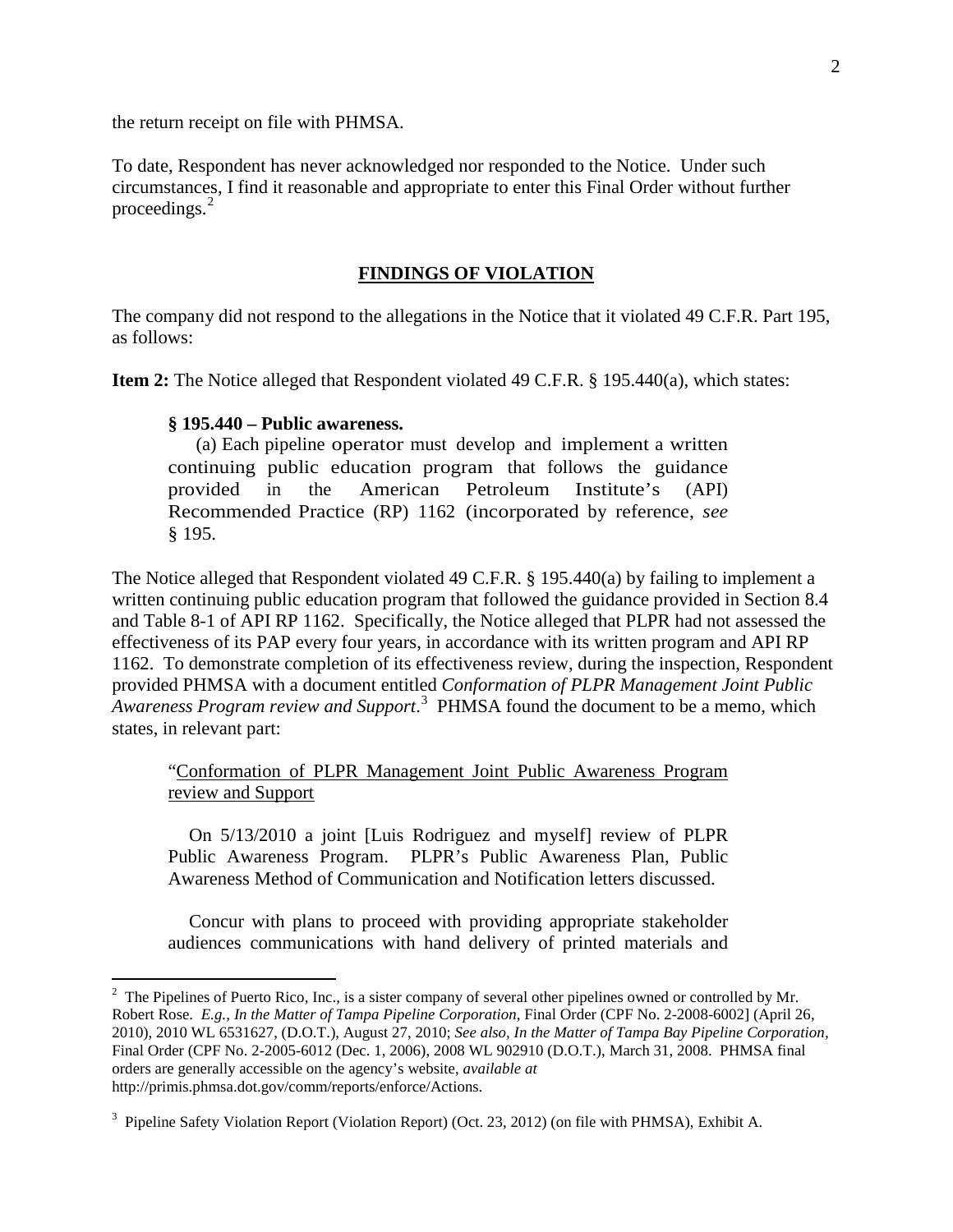face-to-face personal contact being primary message delivery method. Continuation of local procedure for providing pens and magnets during face-to-face contact is encouraged where appropriate. Public notification calls concerning ROW activity and zero (0) third party damage result of zero (0) attest to positive program bottom line results…"

After a thorough review of the document, PHMSA found no evidence, information, or data that PLPR had assessed the effectiveness of its public awareness program every four years in accordance with API RP 1162.

Respondent did not contest this allegation of violation. Accordingly, based upon a review of all of the evidence, I find that Respondent violated 49 C.F.R. § 195.440(a) by failing to assess the effectiveness of its public awareness program every four years, in accordance with its written Public Awareness Program and Section 8.4 and Table 8-1 of API RP 1162.

**Item 3:** The Notice alleged that Respondent violated 49 C.F.R. § 195.440(g), which states:

# **§ 195.440 – Public awareness.**

(a)

(g) The program must be conducted in English and in other languages commonly understood by a significant number and concentration of the non-English speaking population in the operator's area.

The Notice alleged that Respondent violated 49 C.F.R. § 195.440(g) by failing to conduct its PAP in other languages commonly understood by a significant number and concentration of the population in the operator's area. PHMSA found that Respondent had written and distributed its PAP message material entirely in Spanish.<sup>4</sup> Specifically, the Notice alleged that PLPR had not conducted its public awareness program in English, a language commonly understood by a significant number and concentration of the non-Spanish speaking population in the operator's area, as required by 49 C.F.R. § 195.440(g).

Respondent did not contest this allegation of violation. Puerto Rico is a territory of the United States. English, along with Spanish, is an official language in Puerto Rico. As of 2012, English remains an official language in the Commonwealth of Puerto Rico.<sup>5</sup> Accordingly, based upon a review of all of the evidence, I find that Respondent violated 49 C.F.R. § 195.440(g) by failing to conduct its PAP in English, a language commonly understood by a significant concentration of the non-Spanish speaking population in the operator's area.

These findings of violation will be considered prior offenses in any subsequent enforcement action taken against Respondent.

 $\overline{a}$ 

<sup>4</sup> Violation Report, Exhibit A.

<sup>5</sup> https://www.cia.gov/library/publications/the-world-factbook/geos/rq html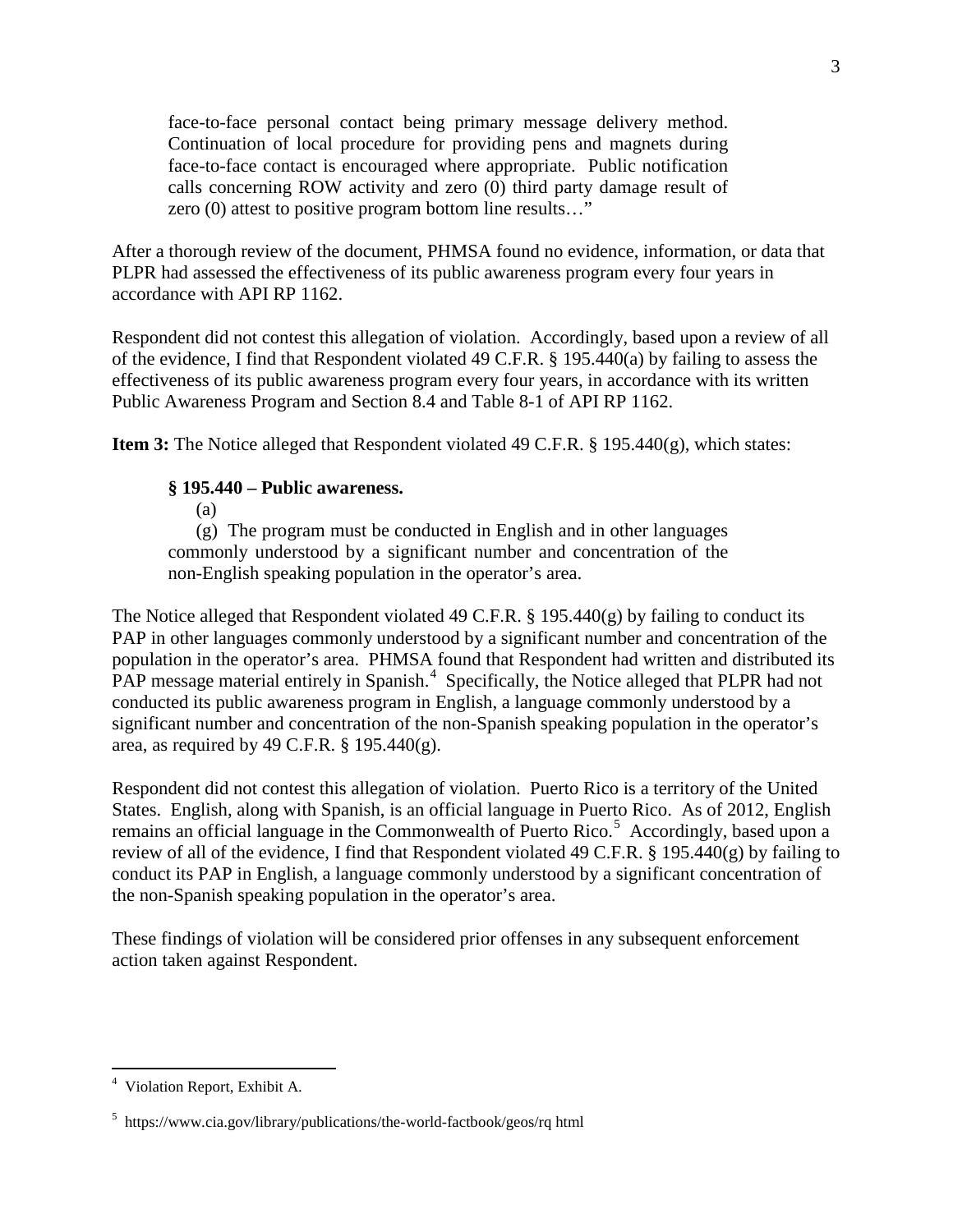#### **ASSESSMENT OF PENALTY**

Under 49 U.S.C. § 60122, Respondent is subject to an administrative civil penalty not to exceed \$200,000 per violation for each day of the violation, up to a maximum of \$2,000,000 for any related series of violations. In determining the amount of a civil penalty under 49 U.S.C. § 60122 and 49 C.F.R. § 190.225, I must consider the following criteria: the nature, circumstances, and gravity of the violation, including adverse impact on the environment; the degree of Respondent's culpability; the history of Respondent's prior offenses; and any effect that the penalty may have on its ability to continue doing business; and the good faith of Respondent in attempting to comply with the pipeline safety regulations. In addition, I may consider the economic benefit gained from the violation without any reduction because of subsequent damages, and such other matters as justice may require. The Notice proposed a total civil penalty of \$8,700 for the violation of Section 195.440(a).

**Item 2:** The Notice proposed a civil penalty of \$8,700 for Respondent's violation of 49 C.F.R. § 195.440(a), for failing to assess the effectiveness of its public awareness program every four years, as required by its written Public Awareness Program and API RP 1162, Section 8.4. As noted above, PLPR failed to respond to the Notice. With respect to the nature and gravity of this violation, the failure to adequately notify and educate all of the public along or near the pipeline right-of-way to recognize a hazardous liquid pipeline emergency could have catastrophic results in the event of a release. In terms of culpability, Respondent's senior management knew or should have known of its responsibility to meet the various requirements of its written Public Awareness Program and API RP 1162. Accordingly, having reviewed the record and considered the assessment criteria, I assess Respondent a civil penalty of \$8,700 for violation of 49 C.F.R. § 195.440(a).

Payment of the civil penalty must be made within 20 days of service of this Final Order. Payment may be made by sending a certified check or money order (containing the CPF Number for this case), made payable to "U.S. Department of Transportation," to the Federal Aviation Administration, Mike Monroney Aeronautical Center, Financial Operations Division (AMZ-341), P.O. Box 269039, Oklahoma City, Oklahoma 73125. Federal regulations (49 C.F.R. § 89.21(b)(3)) also permit payment to be made by wire transfer through the Federal Reserve Communications System (Fedwire), to the account of the U.S. Treasury. Detailed instructions are contained in the enclosure. Questions concerning wire transfers should be directed to: Financial Operations Division (AMZ-341), Federal Aviation Administration, Mike Monroney Aeronautical Center, P.O. Box 269039, Oklahoma City, Oklahoma 73125. The Financial Operations Division telephone number is (405) 954-8893.

Failure to pay the \$8,700 civil penalty will result in accrual of interest at the current annual rate in accordance with 31 U.S.C. § 3717, 31 C.F.R. § 901.9 and 49 C.F.R. § 89.23. Pursuant to those same authorities, a late penalty charge of six percent (6%) per annum will be charged if payment is not made within 110 days of service. Furthermore, failure to pay the civil penalty may result in referral of the matter to the Attorney General for appropriate action in a district court of the United States.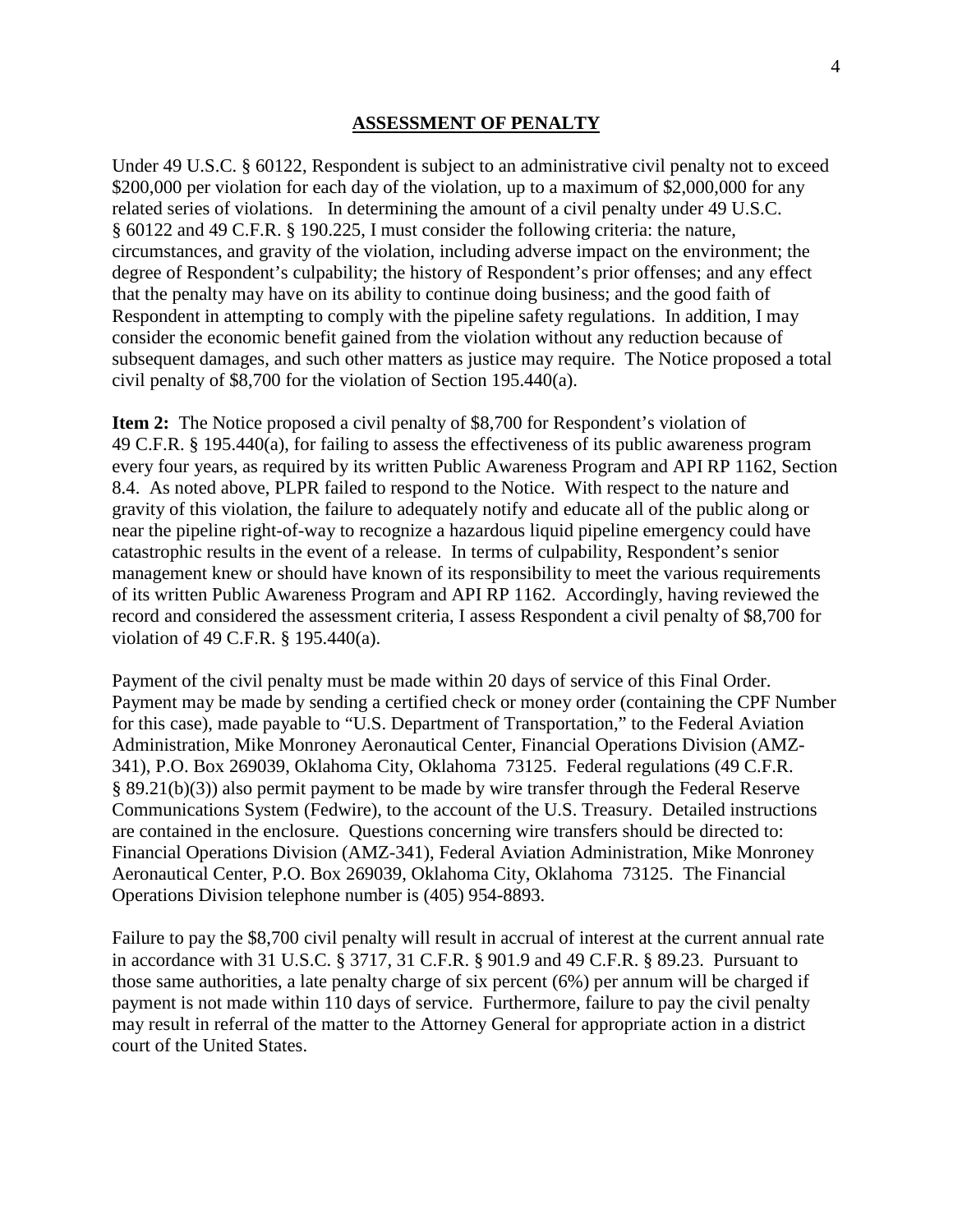#### **COMPLIANCE ORDER**

The Notice proposed a compliance order with respect to Items 2 and 3 in the Notice for violation of 49 C.F.R. § 195.440(a) and (g). Under 49 U.S.C. § 60118(a), each person who engages in the transportation of hazardous liquids or who owns or operates a pipeline facility is required to comply with the applicable safety standards established under chapter 601. Pursuant to the authority of 49 U.S.C. § 60118(b) and 49 C.F.R. § 190.217, Respondent is ordered to take the following actions to ensure compliance with the pipeline safety regulations applicable to its operations. Respondent must take the following actions:

- 1. With respect to the violation of § 195.440(a) (**Item 2**), Respondent must, within 30 days of receipt of this Order, conduct a PAP Effectiveness Evaluation. In addition, Respondent must
	- a. Submit written documentation to the Director, Southern Region, to verify that an effectiveness evaluation has been completed, within 45 days of receipt of this Order.
- 2. With respect to the violation of § 195.440(g) **(Item 3)**, Respondent must, within 60 days of receipt of this Order, prepare and distribute new PAP message material that includes the English language. In addition, Respondent must
	- a. Submit written documentation to the Director, Southern Region, to verify that the company has prepared and distributed the new message material in English, within 75 days of receipt of this Order.
- 3. It is requested, but not required, that PLPR maintain documentation of the safetyimprovement costs associated with fulfilling the terms of this Compliance Order and submit the total to Wayne T. Lemoi, Director, Southern Region. It is requested that costs be reported in two categories: (1) total cost associated with preparation/revision of plans, procedures, studies, and analyses; and (2) total cost associated with replacements, additions, and other changes to pipeline infrastructure.

The Director may grant an extension of time to comply with any of the required items upon a written request timely submitted by the Respondent and demonstrating good cause for an extension.

Failure to comply with this Order may result in the administrative assessment of civil penalties not to exceed \$200,000 for each violation for each day the violation continues or in referral to the Attorney General for appropriate relief in a district court of the United States.

# **WARNING ITEM**

With respect to Item 1, the Notice alleged a probable violation of Part 195 but did not propose a civil penalty or compliance order for this item. Therefore, this is considered to be a warning item. The warning was for: